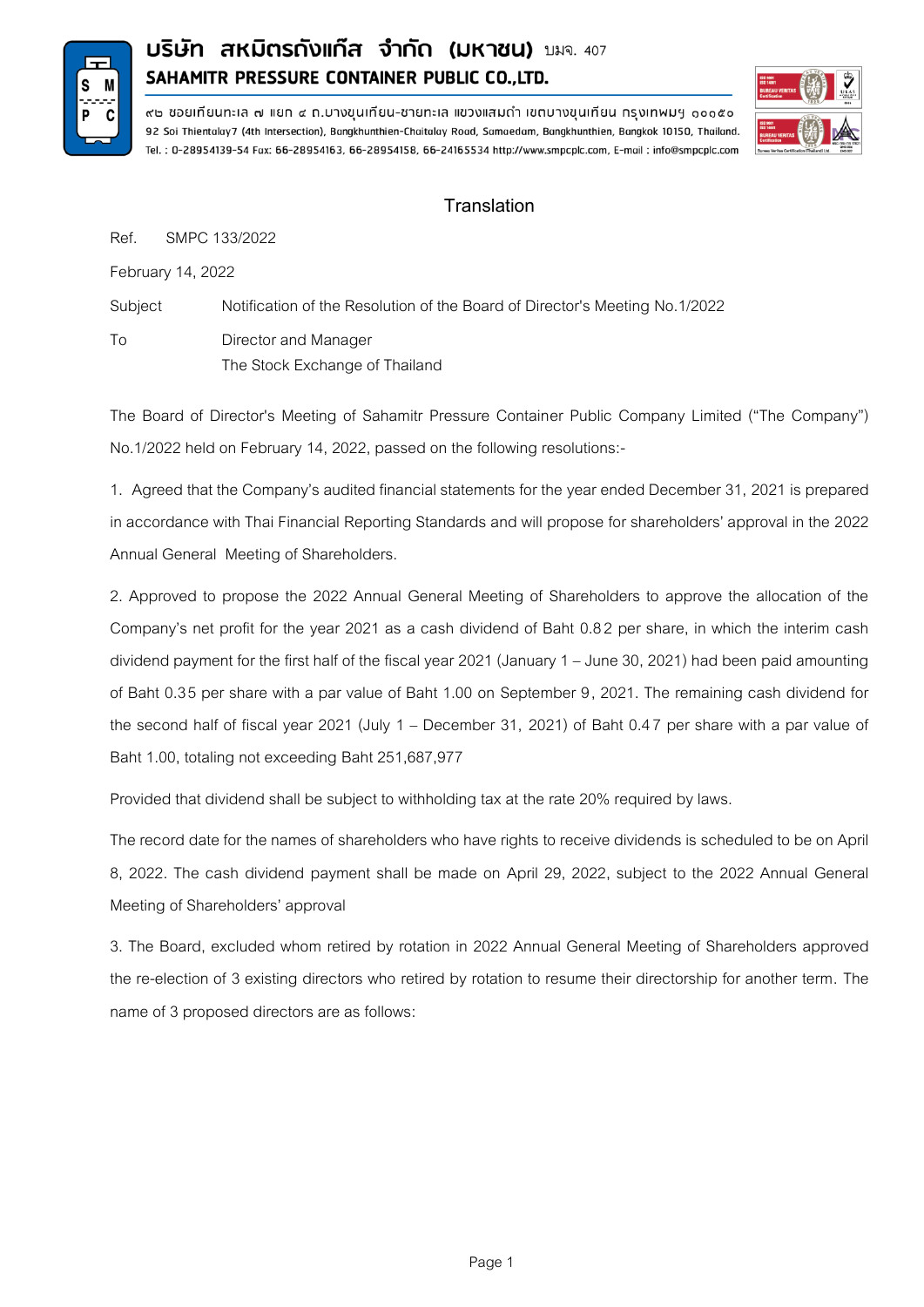| Name                             | Type of Director                | Years as a | Meeting        |
|----------------------------------|---------------------------------|------------|----------------|
|                                  |                                 | director   | Attendance for |
|                                  |                                 |            | All Boards in  |
|                                  |                                 |            | 2021           |
| 1. Mr. Surasak Urpsirisuk        | Chairman of the Executive Board | 27 years   | 100%           |
| 2. Mr. Taidee Visavaveja         | <b>Director</b>                 | 25 years   | 100%           |
| 3. Mr. Thamik Ekahitanond        | <b>Director</b>                 | 6 months   | 100%           |
| (Replaced Mrs. Ubol Ekahitanond) |                                 |            |                |

Therefore, the name of 9 directors as shown below;

| 1. Mr. Vinai Vittavasgarnvej              | Chairman and Independent Director            |
|-------------------------------------------|----------------------------------------------|
| 2. Mr. Surasak Urpsirisuk                 | Director and Chairman of the Executive Board |
| 3 Mrs. Patama Laowong                     | Director and Deputy Chairman                 |
| 4. Mrs. Supha Phromsaka Na Sakolnakorn    | Director                                     |
| 5. Mr. Taidee Visavaveja                  | Director                                     |
| 6. Mr. Thamik Ekahitanond                 | Director                                     |
| 7. Mr. Tanadit Charoenchan                | Independent Director                         |
| 8. Mrs. Werawan Boonkwan                  | Independent Director                         |
| 9. Associate Professor Dr. Jade Donavanik | Independent Director                         |

4. Approved to propose the 2022 Annual General Meeting of Shareholders to approve the Director remuneration of year 2022 for 9 persons with the total amount of not exceeding Baht 6 Million per annum which is the same rate as prior year (same rate since 2017). The details of remunerations are as follow;

| Position                        | Remuneration        | <b>Meeting Allowance</b> |  |  |
|---------------------------------|---------------------|--------------------------|--|--|
|                                 | (Baht/person/month) | (Baht/Person/time)       |  |  |
| 1. The Board of Directors       |                     |                          |  |  |
| Chairman                        | 60,000              | 10,000                   |  |  |
| Chairman of the Executive Board | 60,000              | 10,000                   |  |  |
| <b>Executive Directors</b>      | 40,000              | 10,000                   |  |  |
| <b>Directors</b>                | 10,000              | 10,000                   |  |  |
| 2. Audit Committee              |                     |                          |  |  |
| Chairman                        | 30,000              | 10,000                   |  |  |
| <b>Directors</b>                | 25,000              | 10,000                   |  |  |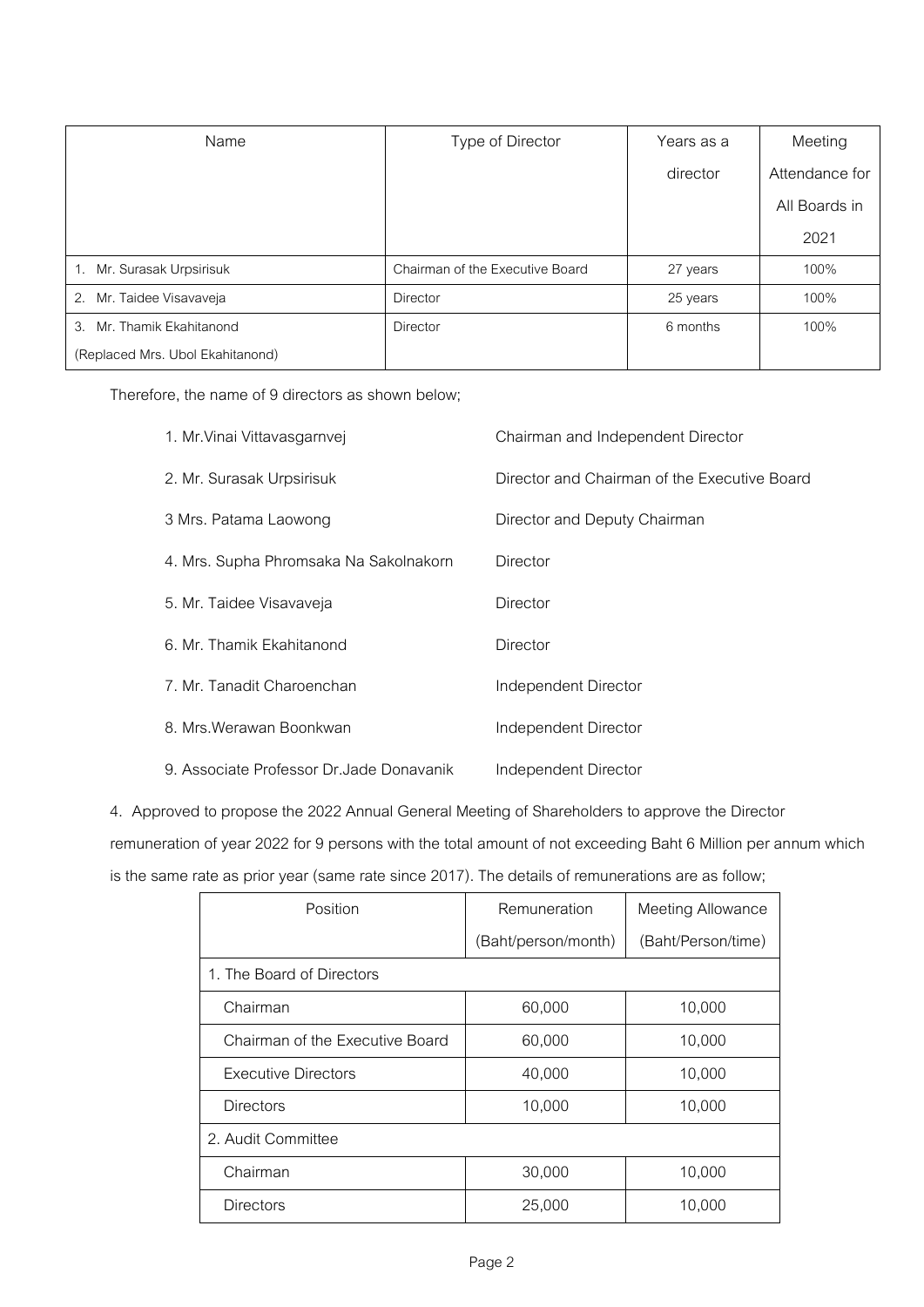| Position                                                           | Remuneration        | <b>Meeting Allowance</b> |  |  |  |
|--------------------------------------------------------------------|---------------------|--------------------------|--|--|--|
|                                                                    | (Baht/person/month) | (Baht/Person/time)       |  |  |  |
| 3. Other Committees (Nomination Committee, Remuneration Committee, |                     |                          |  |  |  |
| Corporate Government Committee and Risk Management Committee)      |                     |                          |  |  |  |
| Chairman/Directors                                                 |                     | 10.000                   |  |  |  |

If there are more than 1 committee' meeting (excluding Audit Committee' Meeting) in the same day, the committees will receive meeting allowance for 1 meeting only. For committee member who is management or member of Executive Board will not receive meeting allowance.

In addition to monthly remuneration and meeting allowance, directors are secured by Directors and Officers Liability Insurance with the limit of liability up to Baht 100 millions

5. Approved to propose the 2022 Annual General Meeting of Shareholders to appoint Mr. Somckid Tiatragul Auditor license No.2785 or Ms. Kanyanat Sriratchatchaval Auditor license No.6549 or Miss [Amornjid Baolorpet](https://www.grantthornton.co.th/meet-our-people/amornjid-baolorpet/) Auditor license No.10853 or Miss Saranya Akharamahaphanit Auditor license No.9919or Ms. Luxsamee Deetrakulwattanapol Auditor license No.9056 or Ms. Kesanee Srathongphool Auditor license No. 9262 of Grant Thornton Limited as the auditor of the Company for the year 2022 with the annual remuneration (excluding other expenses), not exceeding Baht1,380,000 per annum which increased from prior year (2021) by Baht 45,000 or 3.4%.

6. Approved to convene the 2022 Annual General Meeting of Shareholders on March 31, 2022 at 14.00 hours, via electronic media (E-AGM) only at Sahamitr Pressure Container Public Company Limited. (Head Office) 92 Soi Thientalay 7(4<sup>th</sup>Intersection), Bangkhuntien-Chaitalay Road, Samaedam, Bangkhuntien, Bangkok 10150 to consider the following agenda:

- 1. Issues to be informed from Chairman
- 2. To certify the minutes of 2021 Annual General Meeting of Shareholders, held on March 31, 2021
- 3. The Board of Directors report on the Company's performance of 2021
- 4. To approve the Company's Audited Financial Statement for the year ended December 31, 2021
- 5. To consider and approve the Dividend Payment from the net profit of 2021
- 6. To elect directors to replace the existing directors who retired by rotation
- 7. To consider and approve the director remunerations for the year 2022
- 8. To appoint the auditors and approve the remuneration for the year 2022
- 9. Other agendas (if any).